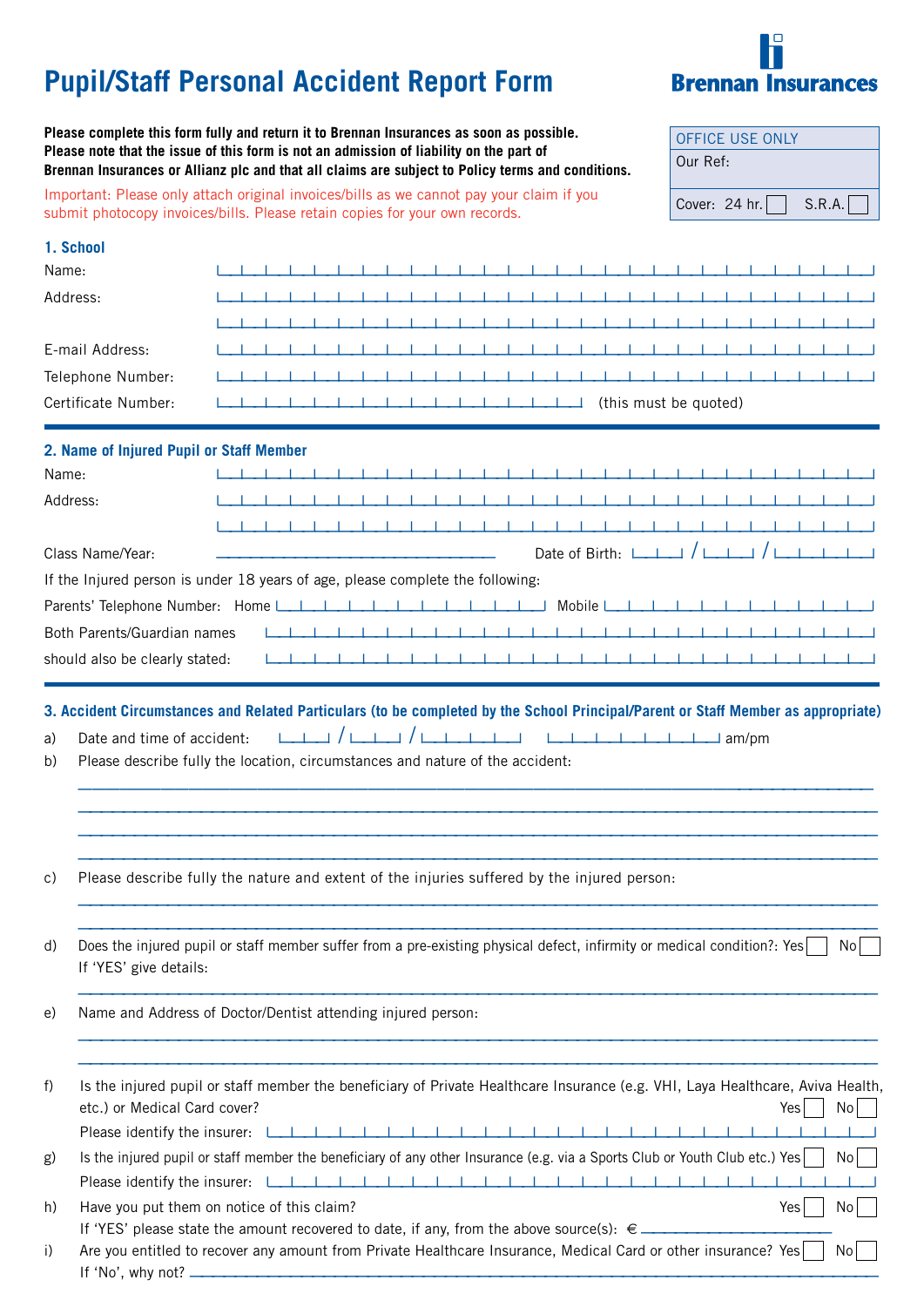| j)                                                                                                                     | Please state the amount you are seeking to recover from Allianz plc, the underwriters of this policy: $\epsilon =$ |  |  |  |  |  |  |
|------------------------------------------------------------------------------------------------------------------------|--------------------------------------------------------------------------------------------------------------------|--|--|--|--|--|--|
| k)                                                                                                                     | Have the injuries described prevented attendance at school?:<br>Yes<br>No.                                         |  |  |  |  |  |  |
|                                                                                                                        | To: $\Box$ $\Box$ $\Box$                                                                                           |  |  |  |  |  |  |
| $\vert$ )                                                                                                              | Is the treatment complete?<br>Yes<br>Νo                                                                            |  |  |  |  |  |  |
|                                                                                                                        | If 'No', please outline the nature of the treatment proposed and the anticipated completion date?                  |  |  |  |  |  |  |
|                                                                                                                        |                                                                                                                    |  |  |  |  |  |  |
|                                                                                                                        |                                                                                                                    |  |  |  |  |  |  |
|                                                                                                                        | 4. Dental Injuries                                                                                                 |  |  |  |  |  |  |
| If you are making a claim for ongoing dental injuries please state the nature of the treatment which will be required: |                                                                                                                    |  |  |  |  |  |  |
|                                                                                                                        |                                                                                                                    |  |  |  |  |  |  |
|                                                                                                                        |                                                                                                                    |  |  |  |  |  |  |

#### **Data Protection Acts - collection and use of personal information**

The information you provide to Us when you report an accident/make a claim will be collected and used by Us to process your claim. Allianz p.l.c. is the data controller in respect of all such information, and references to We and Us in this statement shall be construed accordingly.

USES. Information you supply may be used for the purposes of insurance administration (including processing, claims handling, reinsurance and fraud prevention) by Us, our agents, our reinsurers, and any intermediary acting for you. In assessing any claims made, We may undertake checks against publicly available information such as electoral roll, court judgments, bankruptcy or repossessions.

DISCLOSURE. We may share with our agents and service providers, members of the Allianz Group, other insurers and their agents, and with any intermediary acting for you, and with recognised trade, governing, and regulatory bodies (of which We are a member or by which We are governed), information We hold about you and your claims history. This includes Insurance Link, the Irish Insurance Federation's anti-fraud claims matching database. We may in certain circumstances use private investigators to investigate a claim.

SENSITIVE DATA. We may need to collect sensitive data relating to you (such as medical or health record or condition, convictions etc.) in order to administer your claim. By your signature you signify your consent to such information being used, processed and disclosed by Us, our agents and other insurers for the purposes of insurance administration (including processing, claims handling, reinsurance and fraud prevention). RETENTION. Under the Consumer Protection Code we are obliged to retain your records for 6 years from the date your claim is settled. In certain circumstances we will retain your information for longer periods if this is required under specific insurance legislation.

CONSENT. By providing Us with your information and by your signature you consent to all of your information being used, processed, disclosed and retained for the purposes of insurance administration (including processing, claims handling, reinsurance and fraud prevention). Please note that when processing your claim, Brennan Insurances may deem it appropriate to obtain medical expert advice. By your signature you also signify your consent to Brennan Insurances sharing your information with independent medical professionals to obtain this medical expert advice and to the medical report compiled by the independent medical professionals being shared with Allianz plc.

CALL RECORDING. Calls may be recorded or monitored for regulatory, training and quality purposes.

#### **5. Declaration/Discharge (School Principal/Staff Member must also sign if the accident happened in school)**

I/WE HEREBY CERTIFY that to the best of my/our knowledge and belief the statements and particulars contained herein are fully

made and that I/we have withheld no material fact concerning the accident or the injured party.

| Signature of Parent/Guardian:                      |                                      |  |  |  |  |  |
|----------------------------------------------------|--------------------------------------|--|--|--|--|--|
| Signature of School Principal/Staff Member: ______ | Date $1 + 1 + 1 + 1 + 1 + 1 + 1 + 1$ |  |  |  |  |  |

#### **6. Payee Declaration(To be completed by Parent/Guardian in the event that the payee is not the Parent/Guardian)**

| I/WE HEREBY CONFIRM that payment should be issued to:     |                                      |
|-----------------------------------------------------------|--------------------------------------|
| Please state relationship of Payee to the Insured person: |                                      |
| Signature of Parent/Guardian:                             | Date $L + 1$ $L + 1$ $L + 1$ $L + 1$ |

#### **7. Notes**

- 1. This Form must be completed, signed and dated by Parent/Guardian/School Principal/Staff Member.
- It should be returned to Brennan Insurances, Construction House, Canal Road, Dublin 6 as soon as possible after the accident has occurred.
- 2. Please attach original invoices in support of the amount claimed.
- 3. The Medical Certificate below should only be completed by a registered medical/dental practitioner if the claim may exceed  $\epsilon$ 1,000 in value.
- 4. It is important to quote the Certificate Number on ALL correspondence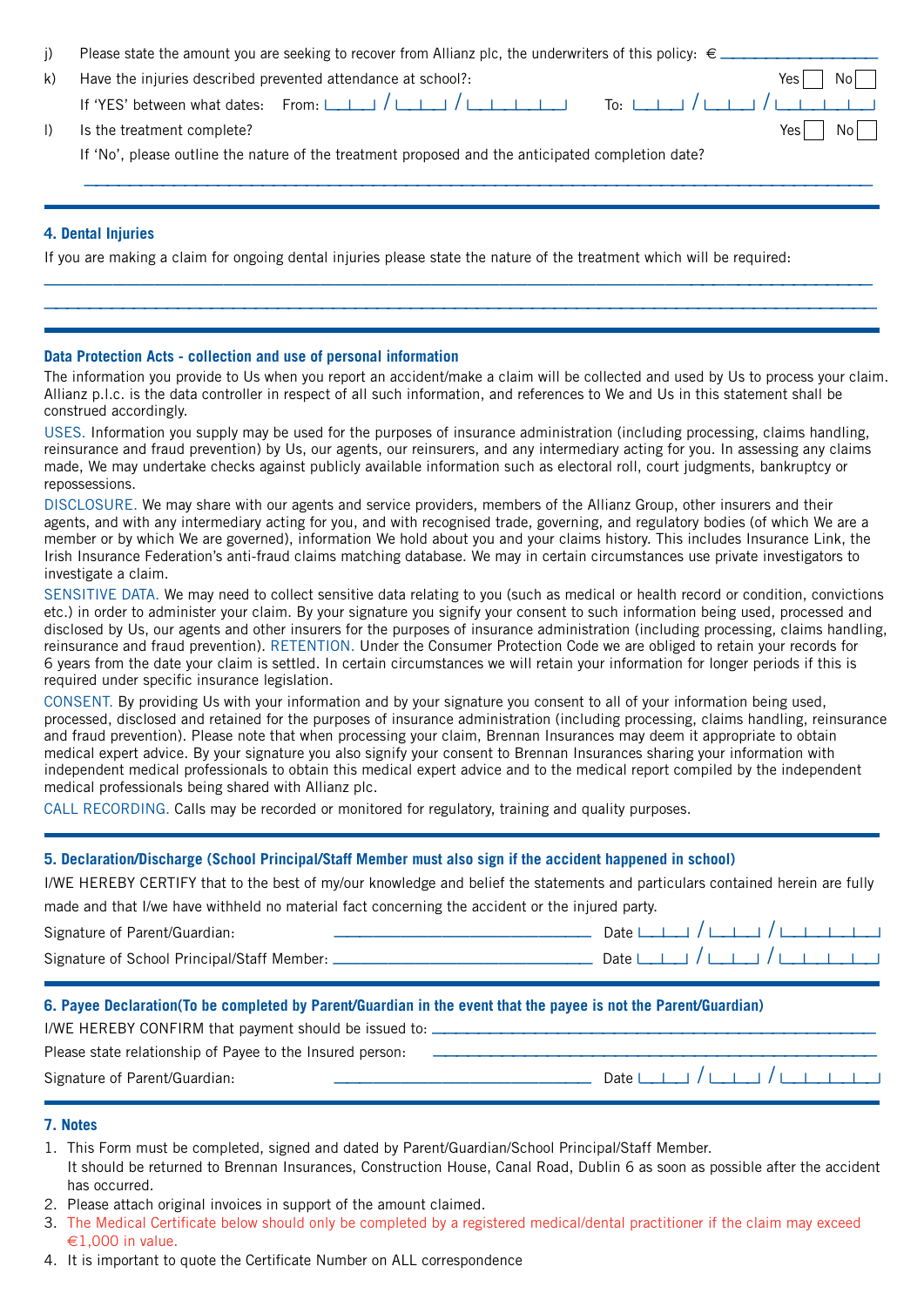## **8. Medical Certificate**

| To be completed at the sole expense of the claimant.                                                  |               |                                                |                                                                                                                   |            |
|-------------------------------------------------------------------------------------------------------|---------------|------------------------------------------------|-------------------------------------------------------------------------------------------------------------------|------------|
| Name of Patient:                                                                                      |               |                                                |                                                                                                                   |            |
| Age:                                                                                                  |               | Date of your first attendance on Patient: [11] |                                                                                                                   |            |
| Are you still in attendance on Patient?:                                                              |               |                                                |                                                                                                                   | Yes<br>No. |
| Full details of injuries suffered:                                                                    |               |                                                |                                                                                                                   |            |
|                                                                                                       |               |                                                |                                                                                                                   |            |
| Are they consistent with the description of the accident as stated overleaf?:                         |               |                                                |                                                                                                                   | No.<br>Yes |
| Is the disability wholly due to the accident?:                                                        |               |                                                |                                                                                                                   | Yes<br>No. |
| Please state date of return to school:                                                                |               |                                                |                                                                                                                   |            |
| Has the patient been confined to bed or house on your instruction?:                                   |               |                                                |                                                                                                                   | No<br>Yes  |
| If 'YES' between what dates:                                                                          | $From: \_\_\$ |                                                | To·                                                                                                               |            |
|                                                                                                       |               |                                                | If disability is continuing, please state the probable further duration of such total disablement from this date: |            |
| If the patient has recovered please state date of recovery: $\Box$ $\Box$ $\Box$ $\Box$ $\Box$ $\Box$ |               |                                                |                                                                                                                   |            |
| Signature of Medical Practitioner: _                                                                  |               |                                                | Date L                                                                                                            |            |
| Address:                                                                                              |               |                                                |                                                                                                                   |            |
|                                                                                                       |               |                                                |                                                                                                                   |            |
| Qualification:                                                                                        |               |                                                |                                                                                                                   |            |

### Please complete the following sheet in all cases:

| Date of invoice | Invoice provider | Amount of invoice                 | Amount of invoice |  |  |
|-----------------|------------------|-----------------------------------|-------------------|--|--|
|                 |                  |                                   |                   |  |  |
|                 |                  |                                   |                   |  |  |
|                 |                  |                                   |                   |  |  |
|                 |                  |                                   |                   |  |  |
|                 |                  |                                   |                   |  |  |
|                 |                  |                                   |                   |  |  |
|                 |                  |                                   |                   |  |  |
|                 |                  |                                   |                   |  |  |
|                 |                  |                                   |                   |  |  |
|                 |                  |                                   |                   |  |  |
|                 |                  |                                   |                   |  |  |
|                 |                  |                                   |                   |  |  |
|                 |                  | Total Amount being claimed: $\in$ |                   |  |  |